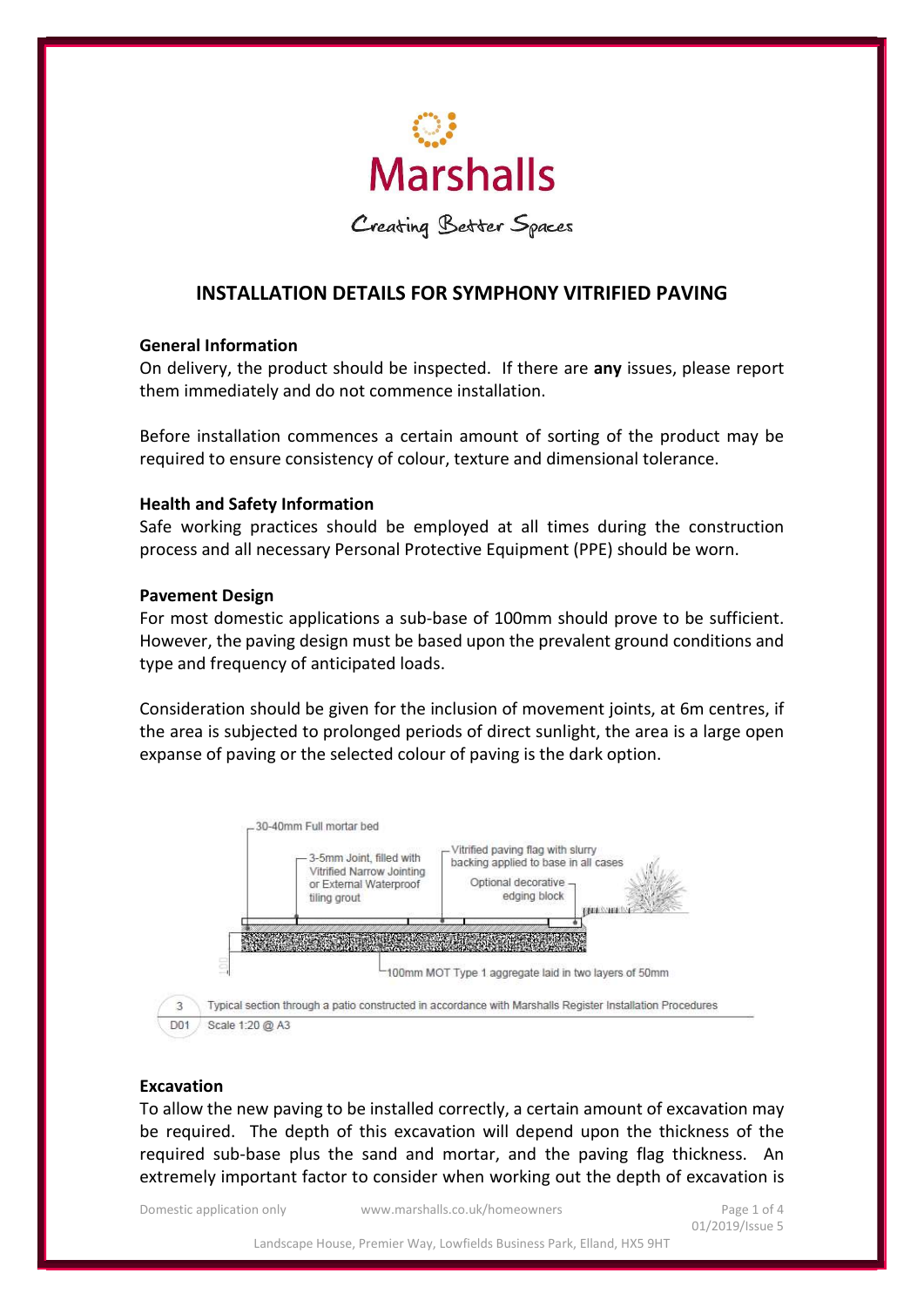that the finished surface level of the paving, when being laid up to an existing structure, must be a minimum of 150mm below the DPC to prevent problems with rising damp in the structure.

#### Edge Restraints

Edge restraints should be sufficiently robust to resist the lateral displacement from imposed loadings placed upon the paving surface and are installed prior to the installation of the sub-base. The restraint must provide a consistent vertical face to a level below the laying course material.

For steep inclines or gradients, (greater than 1:20) the provision of intermediate restraints should be considered. Their spacing should be related to the severity of incline and overall area of paving.

## Sub-base - Material Selection

Granular sub-base material should be well graded (40mm to dust) Type 1 quality stone material. Inferior quality material may be liable to failure under loading and be susceptible to frost or moisture movement.

Recycled materials such as crushed masonry or concrete can be considered, provided it is well graded and compacts to give a close textured finish. Materials containing organic matter should not be used.

### Sub-base - Construction

If you are unsure or have any doubts about the existing quality of the sub-base, we recommend the use of a Geo-Textile membrane.

Sub-base material should be placed in layers not exceeding 75mm in thickness or twice the nominal maximum aggregate size. Each layer should be fully compacted before the next layer is placed. Sub-base tolerance to be +5 -10mm from specified levels. The surface should be clean and suitably close textured to prevent migration of finer material through the construction.

A minimum longitudinal fall of 1.25% (1 in 80) and cross fall of 2.5% (1 in 40) should be incorporated in the sub-layer construction to provide adequate surface water runoff from the wearing course.

#### Rigidly Laid Paving - Materials Selection

While every effort is made to ensure consistency in colour and shade in our Vitrified Paving, it is inevitable when using natural materials that there may be some variation between batches. Marshalls recommend mixing the contents of packs to ensure an acceptable blend can be achieved. If you intend to order further material at a later date, please make a note of the shade reference number which is printed on the packaging, which may help in locating appropriate new material.

Vitrified paving is recommended to be installed on a full mortar bed and never on a five spot bed or alternative.

Domestic application only www.marshalls.co.uk/homeowners Page 2 of 4

01/2019/Issue 5

Landscape House, Premier Way, Lowfields Business Park, Elland, HX5 9HT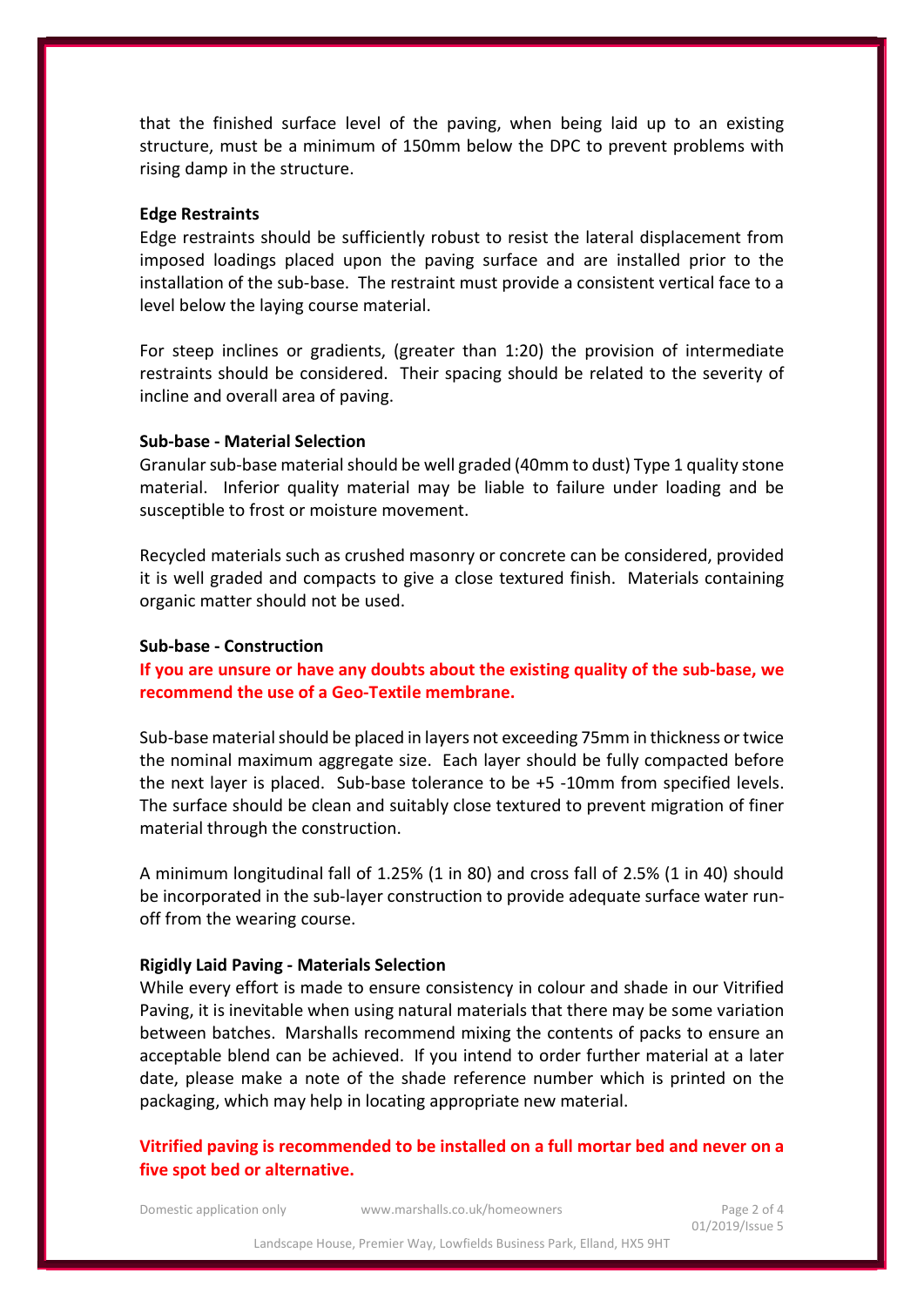Flags should be supported on a full 'wet' workable mix mortar bed (1:4 cement/sharp sand). The mortar bedding should be laid to give a thickness between 30mm and 40mm. To increase adhesion to the mortar bed and prevent separation, Ultrascape Pro-Primer slurry primer or similar flexible bonding agent compound should be applied to the back of the flag prior to installing onto the mortar bed. It's also a very useful technique for ensuring elements, such as wall copings, caps and step treads, adhere and don't become loose.

Gently tamp down onto the mortar bed using an appropriate rubber maul. Adjustment may be necessary to ensure that the units are fully supported and do not rock or move, and that desired levels and falls are achieved.

#### **Cutting**

Cutting should be carried out using water cooled, diamond bladed bench power saw. It must however be noted that the final aesthetic finish achieved will depend greatly upon the choice of cutting mechanism and level of skill used by the operator. Equipment and blades specifically for the cutting of vitrified paving should be used when cutting Vitrified paving. Never cut vitrified paving with a fibre blade.

The cutting blade should be water suppressed whenever cutting the paving to control dust and cool the blade.

Please note that high quality diamond blades should be utilised at all times. If a blunt or worn diamond blade is used, shelling or oystering of the unit could occur. For installers unfamiliar with cutting vitrified paving, it is recommended to practice cutting of the material before the final installation.

If more than 25% of a flag or slab requires cutting then the remaining piece should be cut from the internal corner of the cut to the external corner of the flag or slab, at an angle of preferably 45°.

#### Jointing

All joints should be fully filled with the supplied vitrified jointing material (please see instructions on tub). Joint widths should be effectively 3-5mm wide and spacers may be used to achieve uniform joints. Under no circumstances should dry or semi dry sand/cement mixes be brushed into the joints. This practice leads to staining of the paving and does not constitute a true rigid joint.

# Important: Once paving has been laid on the mortar bed, rake out any excess mortar between the joints to the base level of the flag with a suitable tool. This is to ensure the supplied jointing material fills all joints to the entire depth and width of the flag joint.

The joints should then be filled using the supplied jointing compound following the instructions supplied. Saturate the paved area with water prior to expelling the product onto the paving then brush diagonally into the joints.

Domestic application only www.marshalls.co.uk/homeowners Page 3 of 4

Landscape House, Premier Way, Lowfields Business Park, Elland, HX5 9HT